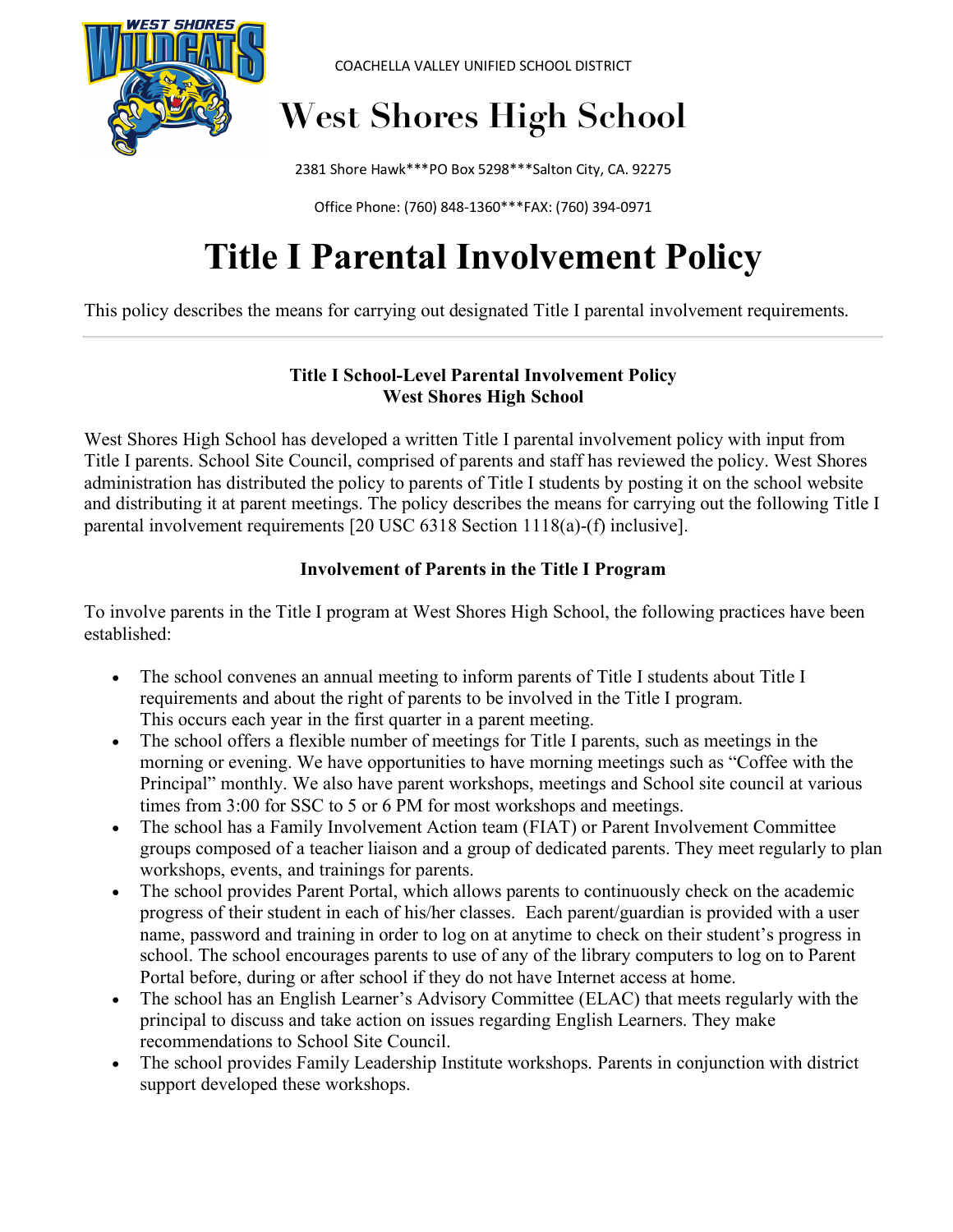

COACHELLA VALLEY UNIFIED SCHOOL DISTRICT

## **West Shores High School**

2381 Shore Hawk\*\*\*PO Box 5298\*\*\*Salton City, CA. 92275

Office Phone: (760) 848-1360\*\*\*FAX: (760) 394-0971

- The school has regular meetings for AVID parents. They are informational meetings about the program or mini workshops to enhance skills.
- The school has two scheduled community clean ups to work on beautification projects for the school.
- There are two scheduled parent conferences. One conference occurs in the fall and another one in the spring. In addition, there is an open house at the beginning of the year.
- The school celebrates our athletes and their parents with athletic banquets three times a year.
- Honors, AP, and special programs parent informational meeting in the spring to convey expectations.
- The school involves parents of Title I students in an organized, ongoing, and timely way, in the planning, review, and improvement of the school's Title I programs and the Title I parental involvement policy. School site Council reviews, drafts, and publishes the policy during regular meetings. Members of SSC are Title I parents.
- The school provides parents of Title I students with timely information about Title I programs. This is done through website updates, mass phone messages, and newsletters.
- The school provides parents of Title I students with an explanation of the curriculum used at the school, the assessments used to measure student progress, and the proficiency levels students are expected to meet. Our counselor meets with each student and parent to go over their 4 or 6 year plan. In addition, there are workshops to interpret ELPAC results and to explain the Smarter Balanced Assessment.
- If requested by parents of Title I students, the school provides opportunities for regular meetings that allow the parents to participate in decisions relating to the education of their children.

### **School-Parent Compact**

West Shores High School distributes to parents of Title I students a school-parent compact. The compact, which has been jointly developed with parents, outlines how parents, the entire school staff, and students will share the responsibility for improved student academic achievement. It describes specific ways the school and families will partner to help children achieve the State's high academic standards. It addresses the following legally required items, as well as other items suggested by parents of Title I students.

- The school's responsibility to provide high-quality curriculum and instruction
- The ways parents will be responsible for supporting their children's learning
- The importance of ongoing communication between parents and teachers through, at a minimum, annual parent-teacher conferences; frequent reports on student progress; access to staff; opportunities for parents to volunteer and participate in their child's class; and opportunities to observe classroom activities

The school developed the policy in conjunction with School Site council. The compact is available on the school website and distributed with registration packet to all parents.